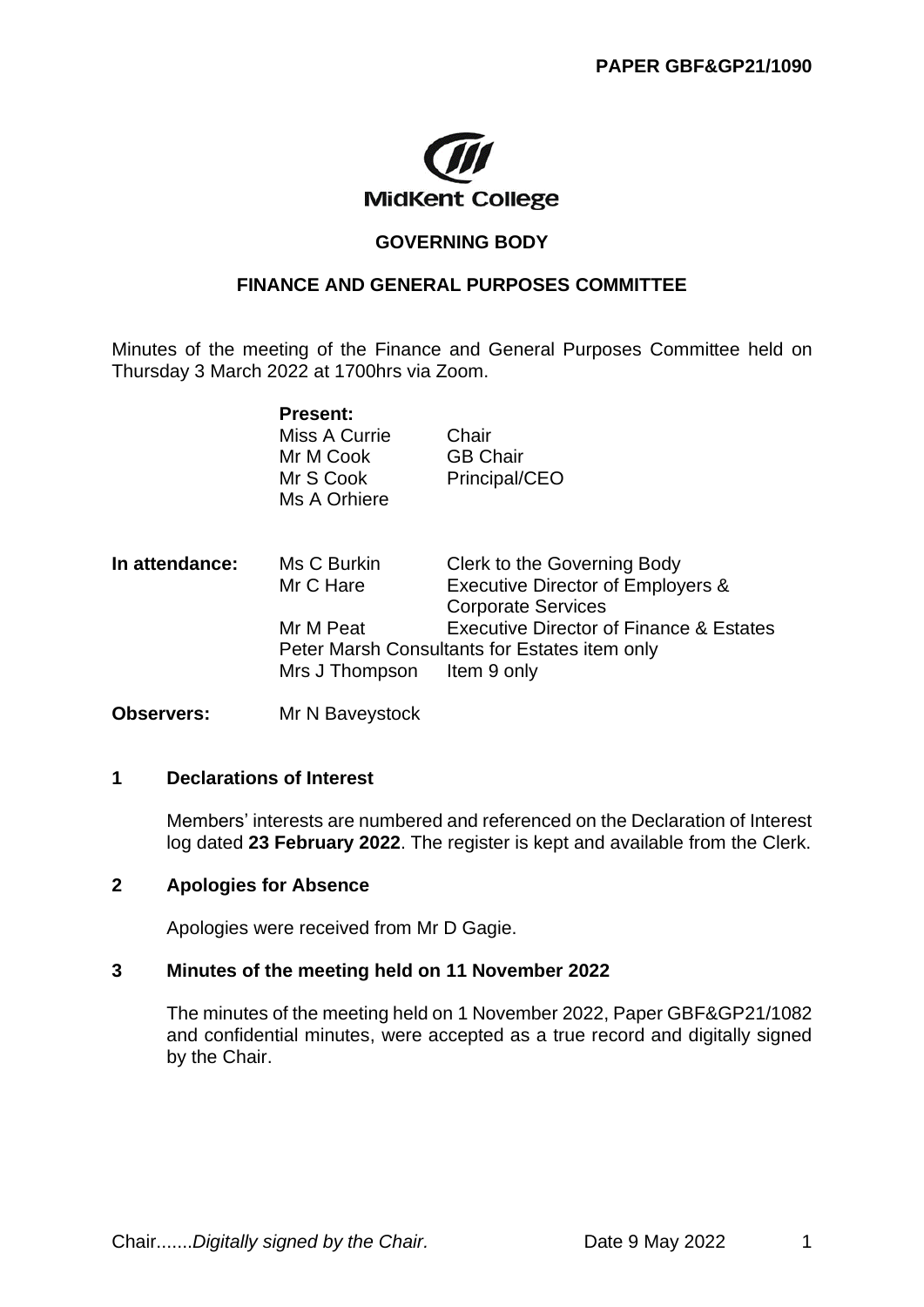## **4 Matters Arising and Outstanding Matters Report**

Members discussed Paper GBF&GP21/1083, the Outstanding Matters Report.

- No 1. Carbon Footprint plan External Company Hillside have been engaged. The Climate Charter cannot be signed until the carbon plan and a plan to get to net zero are completed - **Ongoing**
- No 2. Estates Strategy Framework on agenda **Ongoing**.
- No 3. Equal Pay Audit included in item 9 **Complete**.
- No 4. Draft Management Accounts to the end of September 2021 still to be discussed – **Ongoing**.
- No 5. Pay Award 2021/22 agreed at Governing Body **Complete**.
- No 6. Deep Dive Investment Strategy on agenda **Ongoing**.
- No 7. Policies for Approval recommended to Governing Body **Complete**.

Members asked for progress regarding the loan agreement with the subsidiary and were informed that Mazars have been asked to advise.

### **Action: M Peat**

### **5 Draft Management Accounts to the end of January 2022**

Martin Peat introduced paper GBF&GP21/1084, the MKC draft management accounts and the MKCTS draft management accounts to the end of January 2022 and highlighted the key items.

This item was minuted as confidential.

Members **accepted** the accounts and thanked M Peat.

## **6 Estates Strategy – Paper GBF&GP21/1085**

Martin Peat introduced the item and presented Peter Marsh Consultants appointed to assist the College in creating a new Estates Strategy, who joined the meeting to present their findings**.**

Peter Marsh Consultants had worked with the College over the last two months, collating significant data by speaking to managers and having access to all sites.

Members received a presentation from Peter Marsh, noting the space utilisation advice and options available. They agreed not to pursue additional properties but make the current campuses more efficient. Members also discussed possible future growth and requirements for the current space.

Members felt more work was required before they could decide on the options and asked the consultants to speak to the MKC Training Services and report next steps at the May meeting.

### **Action: P Marsh**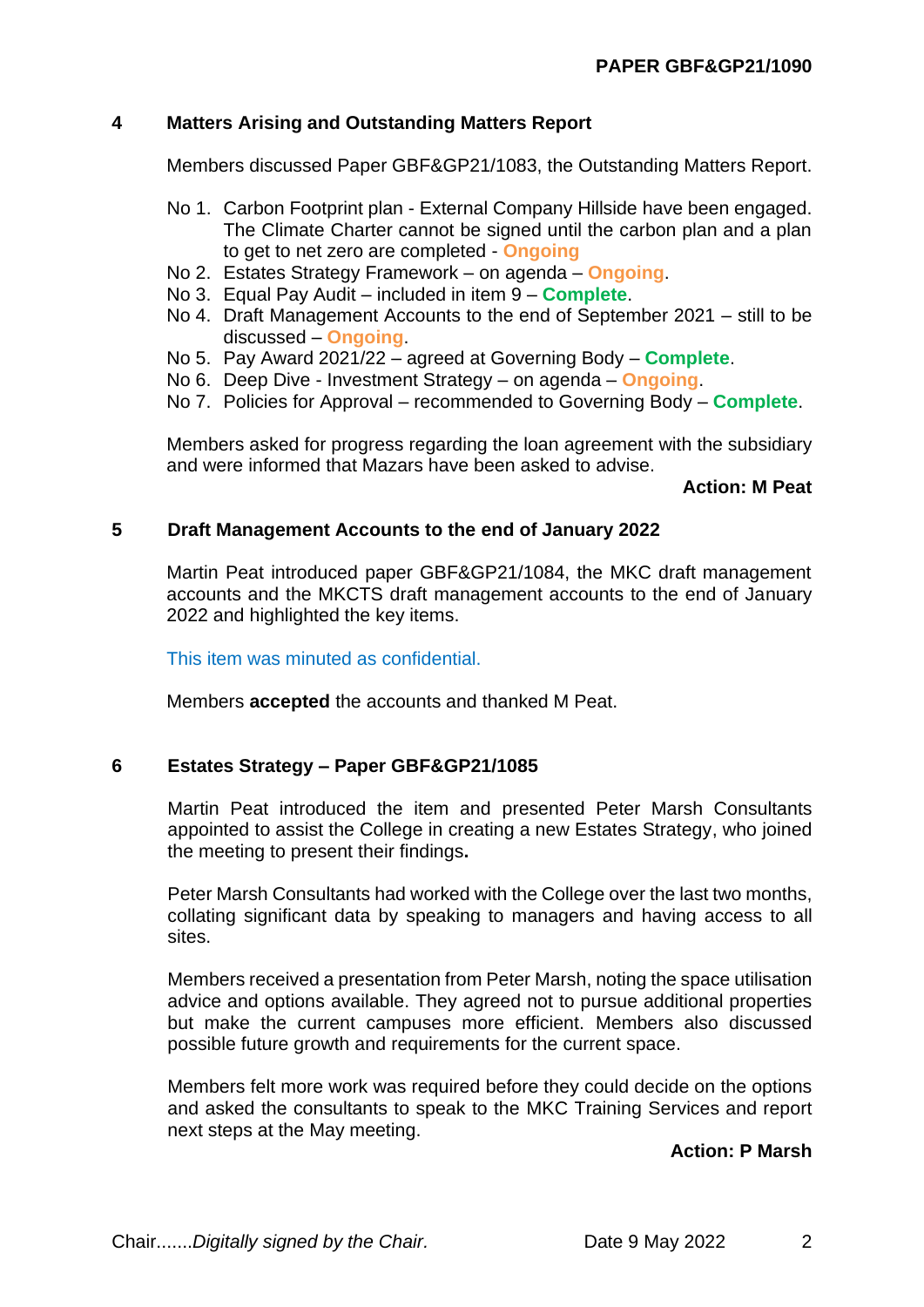The work will continue to finalise the strategy and final report.

Members thanked M Peat for the paper and Peter Marsh Consultants for their attendance.

## **7 Investment Strategy – Paper GBF&GP21/1086**

Martin Peat introduced the item and members were asked to consider the way forward.

This item was minuted as confidential due to the nature of the content.

It was agreed a Task & Finish Group would be formed to take this forward and report back at the next meeting.

Members thanked M Peat for the information.

## *Nick Baveystock left the meeting.*

## **8 Policy for approval: paper GBF&GP21/1087**

Group Financial Regulations and Procedures 2022/23 – Last year the Financial Regulations were revised to take on the Group rather than College only regulations. The regulations have been reviewed by Finance and by the Commercial Director of the subsidiary. The Treasury Policy has been included in these regulations. The amendments proposed are shown in tracked changes to the document and the main changes are:

- Clarification on job titles and responsibilities
- Proposal to change the upper limits for purchasing approval in MKCTS, on page 21 of the regulations as agreed with the Chair of the Board to be more in line with the College limits and also to improve efficiency of approval with no loss of controls
- Changed from Barclaycard to Lloyds MasterCard and this is reflected in the regulations

Members **approved** the policy for publication with the following minor amendments:

- 'Principal' be changed to 'CEO' throughout the policy to reflect the Group.
- External Auditors can access Group records from the Medway campus.

Members also noted that the Treasury section may need to be amended in the future line with the Investment Strategy.

**Action: M Peat**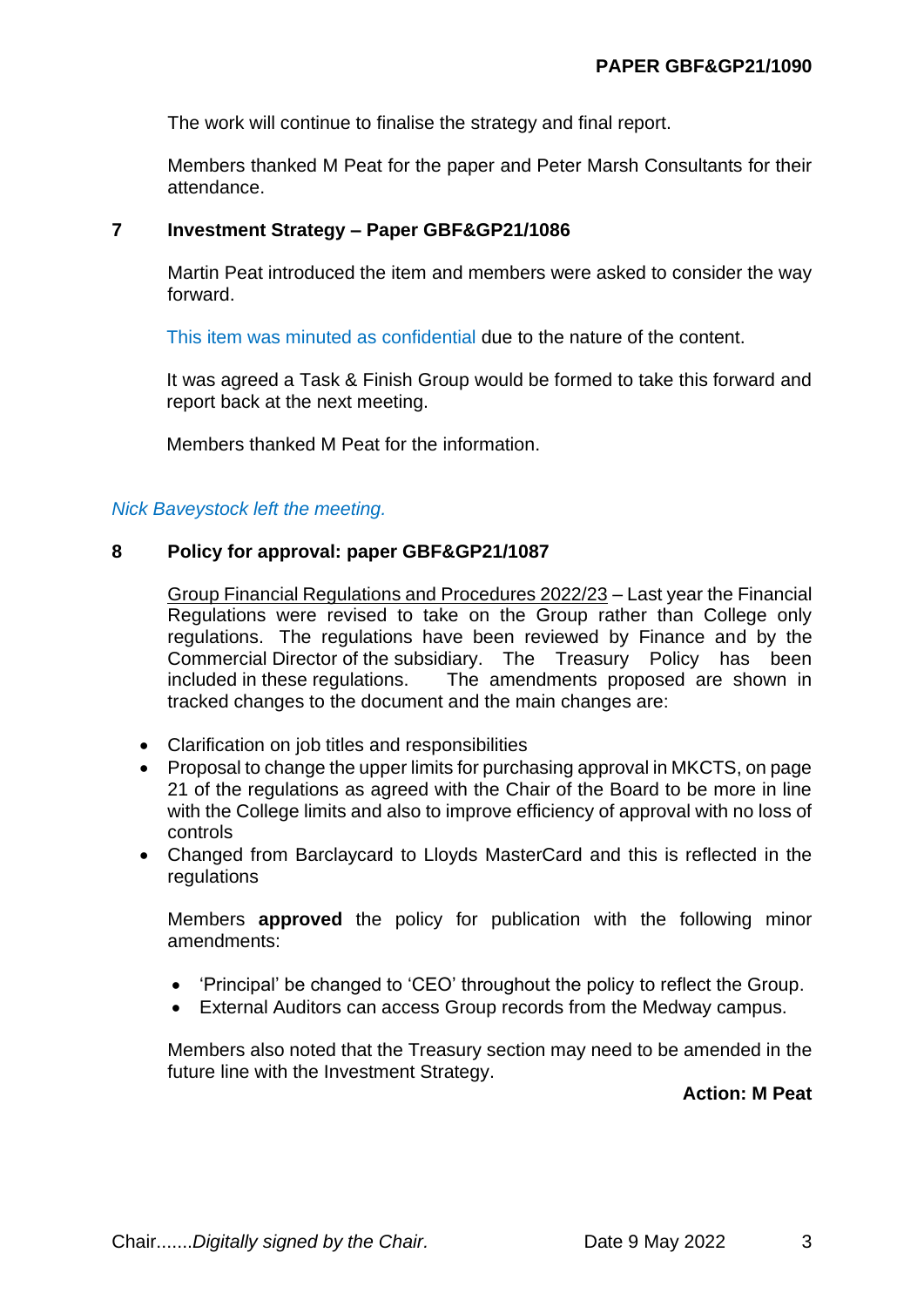# **Update from Standing Items:-**

# **9 HR Update HR MLP Update - GBF&GP21/1088**

Julia Thompson joined the meeting and gave the following update:

MLPS update:

- Average lead time to recruit has increased this is impacted upon by ongoing roles that are difficult to fill.
- Turnover is impacted by the difficult to fill vacancies which is reflected across the sector.
- Absence average days has increased, however, this is impacted upon by other factors such as Covid.
- Mandatory training for Data Protection has improved since reported, to 93.1%
- Completed inductions and exit interviews are both improved on last year.
- Power BI platform is soon to be launched where live data can be accessed.
- Staff Engagement after consultation the College will be using focus groups and pulse surveys to drive engagement in termly topics.
- Learning & Development bespoke training to meet needs and up-skill staff.

Members thanked J Thompson for the update but raised concerns regarding turnover. They were informed of work being carried out with Kent & Medway Chamber of Commerce to see how the organisations can work together. Members noted that Mandatory Training is a requirement of induction so all new staff have completed all the training, although there are some issues with refresher training.

- a) Deep Dive Recruitment GBF&GP21/1088a following a request from the Committee for further information, J Thompson produced this deep dive report to explain the national picture and how MidKent College are approaching recruitment, selection, on boarding and retention. Members noted that KFE and local Universities are considering a shared approach to the sector shortage in certain areas.
- b) Deep Dive Gender Pay GBF&GP21/1088b following a request from the Committee for further information, J Thompson produced this deep dive report which included the following update:
	- Gender Pay gaps are smaller when broken down into subsets according to contract type
	- Formal structured pay scales with clear policy parameters have a positive effect on reducing the pay gap between women and men
	- Further work still needs to be completed to maintain the reduction of the overall College pay gap
- c) Benefits Reward & Recognition Policy GBF&GP21/1088c **Approved**
	- Updated reward and recognition policy
	- Now includes benefits offered by the College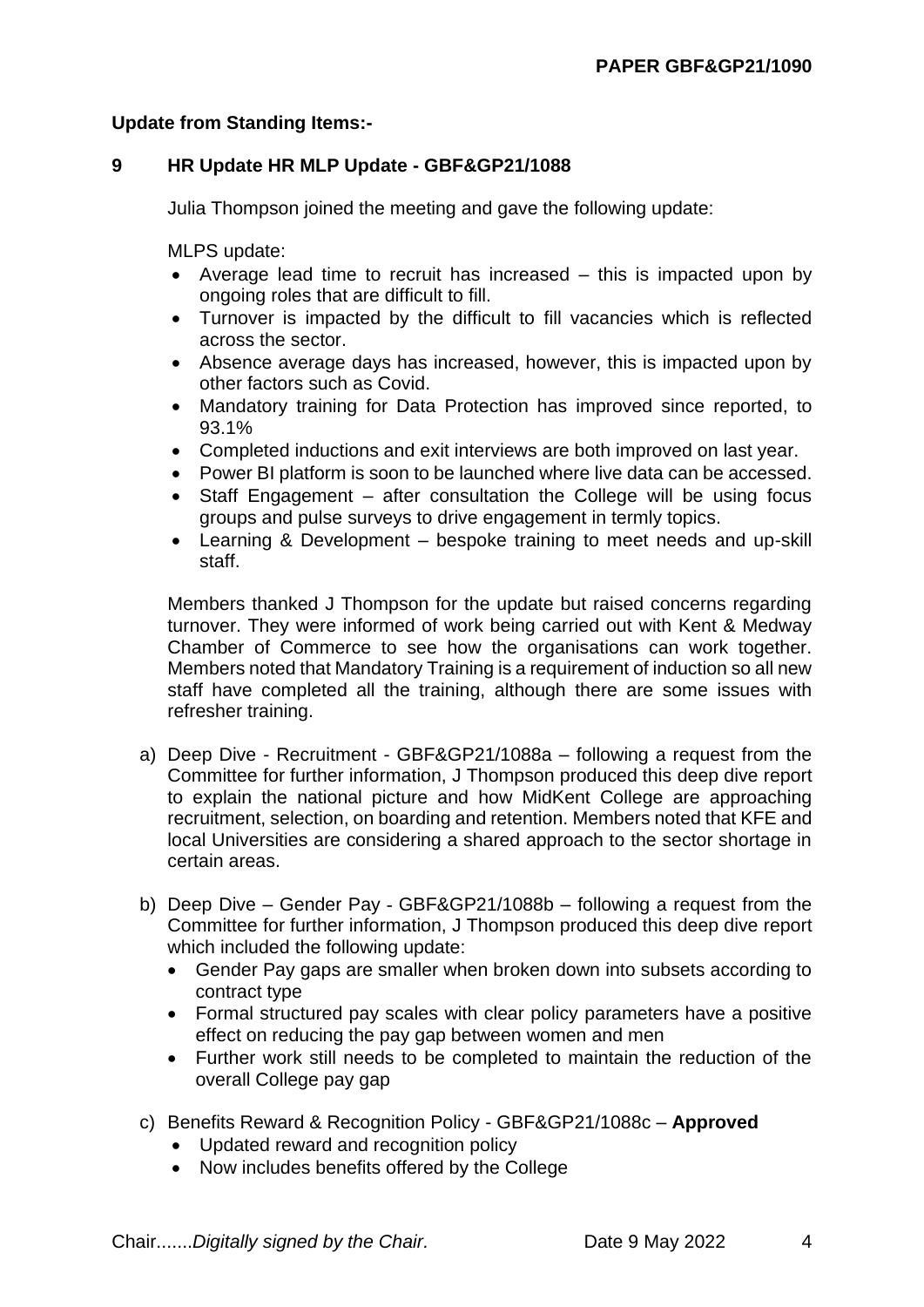- Updated reward structure that will assist with recognising and rewarding achievements/ good work across all levels of the College including management.
- Improved access for an one to submit a nomination for recognition/ reward

Members suggested a letter from the Chair could be available.

### **Action: J Thompson**

d) Volunteering Policy - GBF&GP21/1088d – **Approved**.

This policy sets out clear guidance to enable staff to volunteer in the community and the support they can expect from the College.

Employees who do volunteer work can:

- use the skills that they have developed at work to help the community;
- learn new skills including, for example, leadership qualities
- improve their morale, physical health and work-life balance.
- e) Menopause Policy GBF&GP21/1088e **– Approved.**

This is a previously misunderstood or ignored health issue. This policy raises awareness about the menopause and associated symptoms and the impact of the menopause on personal and work life. It also provides guidance to supporting staff going through the menopause and step by step guidance for managers to support staff going through the menopause.

f) Annual Leave Policy - GBF&GP21/1088f **– Approved.**

The proposed policy change increases the annual leave entitlements for Support Staff, detailed at section 5.4. It is proposed that this will be implemented on 1st September 2022.

The changes proposed are intended to:

- promote an effective work/ life balance
- increase the attractiveness of support roles for applicants
- aid staff retention
- promote MidKent College as an employer of choice

Members thanks J Thompson for the comprehensive report and **agreed** the policies for **recommendation** to the Governing Body.

## **Action: A Currie**

### **10 Progress on sustainability at MKC – Paper GBF&GP21/1089 Sustainability Policy**

Martin Peat introduced the paper which informed the Committee of the progress on the sustainability agenda, works being undertaken and a number of